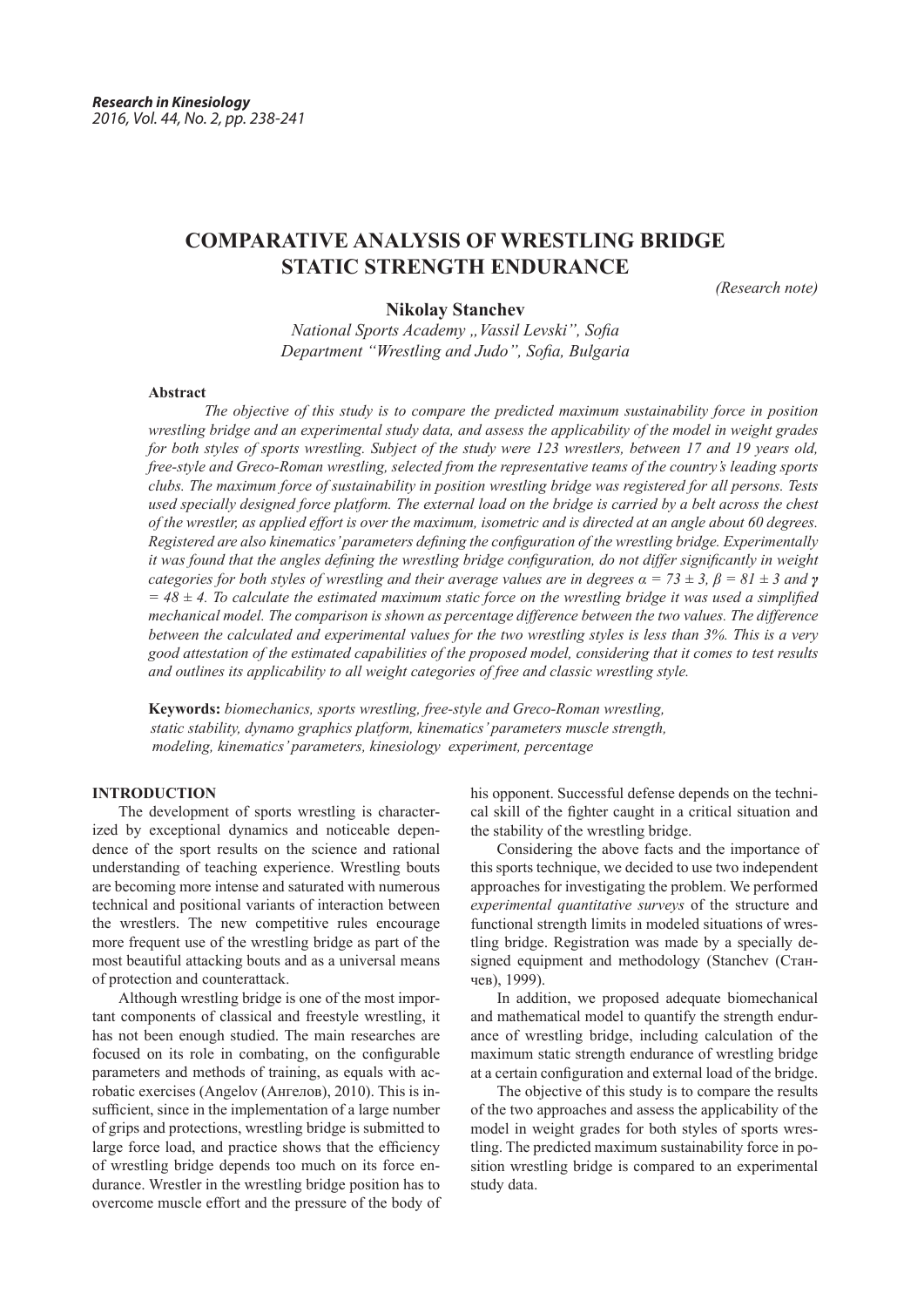#### **METHODS**

Subject of the study were 123 wrestlers, between 17 and 19 years old, free-style and Greco-Roman wrestling, selected from the representative teams of the country's leading sports clubs. The maximum force of sustainability in position wrestling bridge was registered for all persons. Tests used specially designed force platform.

The external load on the bridge is carried by a belt across the chest of the wrestler, connected on the back with wire rope through a hole in the platform. The end of the rope is connected to a rod system for changing the applied force on the rope, which is measured by load cells transducer. Applied effort is over the maximum, isometric and is directed at an angle about 60 degrees.

Registered are also parameters defining the configuration of the wrestling bridge - height *H*, length *2L*, angle *α* between the axis of the lower leg and the horizontal axis, angle *β* between the axis of the lower leg, and thigh angle *γ* between the horizontal axis and tangent to the back. The wrestling bridge is schematically represented in Figure1. The scheme shows the configuration parameters, the competitor's weight force  $F_p$ , and load force  $F_q$ .  $F_R$  force is the calculated resultant force by the action of  $F_p$  and  $F_q$ ,  $F_{Rx}$  and  $F_{Rv}$  are components of the resultant force, respectively in horizontal and vertical direction. The distance *d* is determined by the application point of the resultant force  $F<sub>p</sub>$ , and the angle  $\varphi$  is determined by the direction of the action of external load.

Experimentally it was found that the angles *α*, *β* and *γ*, defining the wrestling bridge configuration, do not differ significantly in weight categories for both styles of wrestling and their average values are in degrees  $\alpha = 73$  $\pm 3$ ,  $\beta = 81 \pm 3$  and  $\gamma = 48 \pm 4$ .

Following this result, according to Arakchiyski (Аракчийски) (2013) it was used a simplified mechanical model of wrestling bridge shown in Figure 2.

This model allows us to calculate the force reactions in moving joints *A*, *B*, and *C* under certain configuration parameters *H* and *2L*, external load forces  $F_p$  and  $F_q$ the distance *d* and the angle *φ* of action of the resultant



*Figure 1. Scheme of the wrestling bridge configuration, including major joint nodes and parameters*



*Figure 2. Mechanical model of "wrestling bridge" in the sagittal plane*

external force. Thus we can reach important conclusions about the influence of the bridge parameters on its configuration sustainability.

To quantify the hinge force reactions is obtained the following equation

$$
X_A = -X_C - F_{Rx} \tag{1}
$$

$$
X_C = -F_{Ry}d/2H - F_{Rx}
$$
\n(2)

$$
Y_C = F_{Ry} d / 2L
$$

 $(2)$ 

(4)

$$
Y_A = F_{R_y} - Y_C = (1 - d/2L) F_{R_y}
$$
\n(3)

The theoretical analysis of the equations elicits some typical relationships and dependencies between the force structure and the wrestling bridge configuration.

The force reactions of the supports in the horizontal direction  $X_A$  and  $X_C$  have opposite signs and are targeted in the direction away from the supports and destruction of the bridge. It is evident, that there is a collecting force that protects the bridge from a deformation, which is opposed to force reactions in the horizontal direction and spacing of the supports. The role of such a stabilizing force holding the bridge is played mainly by the powerful muscles of the torso and legs, in which case the mode of their muscle activity is isotonic and isometric.

The analysis of the equations shows the influence of the configuration parameters of the bridge *H*, *2L*, the distance *d* and the angle *φ* on the values of the support reaction forces.

Based on these relationships, the model is used to calculate the estimated maximum static force on the wrestling bridge, which was compared with experimental data.

#### **RESULTS**

The use of the model is related to the presence of certain data input.

For the purposes of this study, we use the experimentally obtained data for static torso strength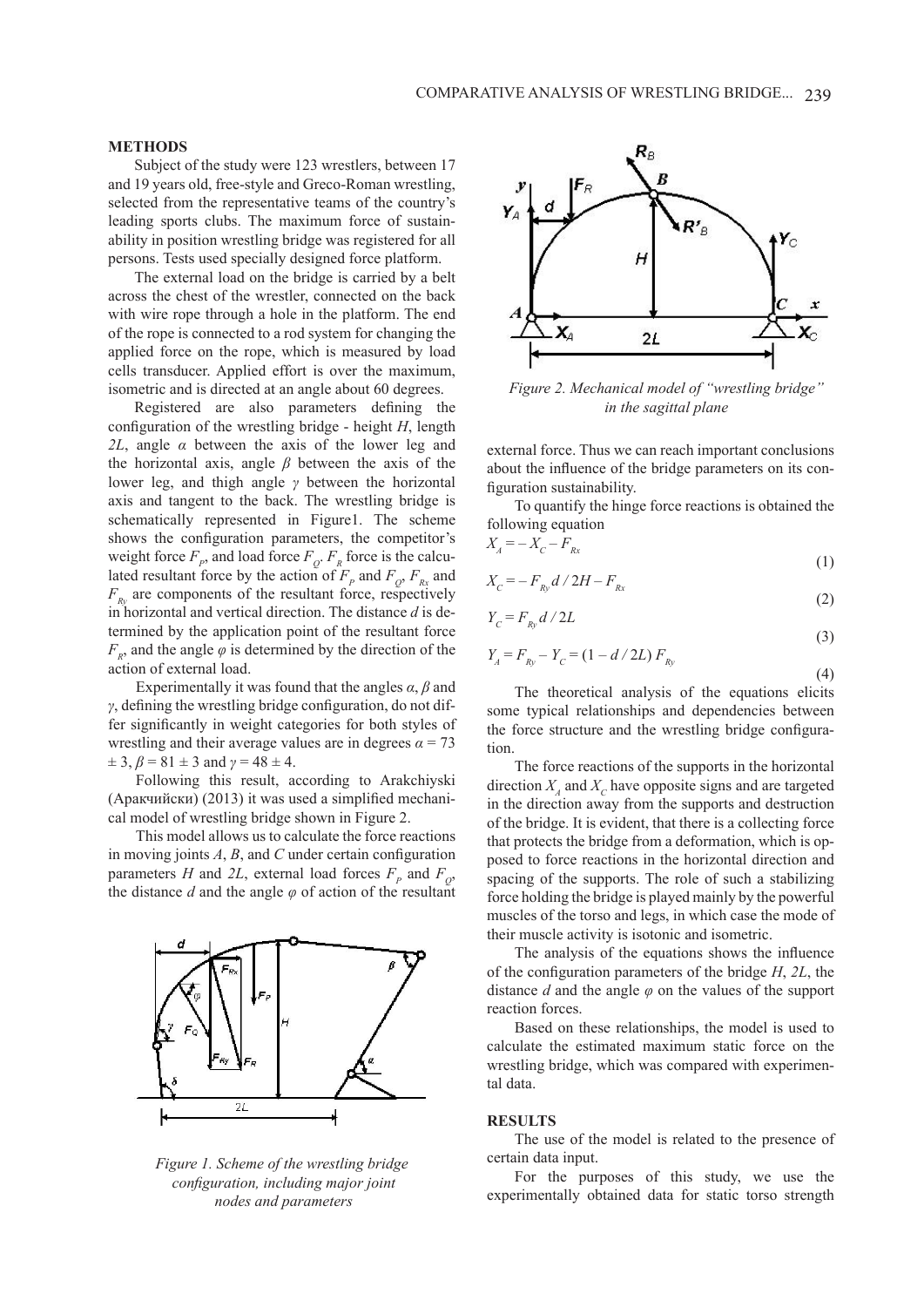| Weight<br>categories<br>[kg] | Ftorso<br>[kg] | Flegs<br>[kg] | 2L<br>[m] | Н<br>[m] | Fs.<br>max<br>[kg] | Fs.<br>model<br>max<br>[kg] | $\frac{0}{0}$<br>difference<br>Fs.<br>max |
|------------------------------|----------------|---------------|-----------|----------|--------------------|-----------------------------|-------------------------------------------|
| 48                           | 140            | 148           | .61       | .33      | 79                 | 79.4                        | .5                                        |
| 52                           | 153            | 165           | .58       | .36      | 92                 | 92.0                        | $\overline{0}$ .                          |
| 57                           | 157            | 171           | .61       | .37      | 97                 | 94.6                        | $-2.4$                                    |
| 62                           | 160            | 178           | .63       | .37      | 99                 | 97.9                        | $-1.1$                                    |
| 68                           | 165            | 183           | .62       | .39      | 101                | 102.1                       | 1.1                                       |
| 74                           | 167            | 182           | .68       | .39      | 98                 | 99.3                        | 1.3                                       |
| 82                           | 185            | 196           | .67       | .42      | 110                | 110.5                       | .4                                        |
| 90                           | 195            | 208           | .72       | .39      | 115                | 115.3                       | $\cdot$                                   |
| 100                          | 190            | 207           | .72       | .40      | 115                | 114.1                       | $-.8$                                     |
| to $130$                     | 204            | 230           | .73       | .41      | 125                | 127.8                       | 2.2                                       |

*Table 1. Maximum static force of bridge wrestling sustainability – freestyle wrestling*

*Table 2. Maximum static force of bridge wrestling sustainability – classic style wrestling*

| Weight<br>categories<br>[kg] | Ftorso<br>[kg] | Flegs<br>[kg] | 2L<br>[m] | Н<br>[m] | Fs.<br>max<br>[kg] | Fs<br>model<br>max<br>[kg] | $\frac{0}{0}$<br>difference<br>Fs<br>'max |
|------------------------------|----------------|---------------|-----------|----------|--------------------|----------------------------|-------------------------------------------|
| 48                           | 142            | 150           | .59       | .35      | 80                 | 80.7                       | .9                                        |
| 52                           | 146            | 151           | .60       | .36      | 80                 | 81.7                       | 2.1                                       |
| 57                           | 162            | 168           | .63       | .37      | 93                 | 91.6                       | $-1.5$                                    |
| 62                           | 169            | 174           | .65       | .38      | 95                 | 95.1                       |                                           |
| 68                           | 185            | 191           | .64       | .37      | 108                | 106.3                      | $-1.6$                                    |
| 74                           | 188            | 193           | .65       | .38      | 109                | 107.6                      | $-1.3$                                    |
| 82                           | 193            | 207           | .71       | .39      | 113                | 113.0                      | $\cdot$                                   |
| 90                           | 195            | 202           | .71       | .40      | 112                | 111.1                      | $-.8$                                     |
| 100                          | 205            | 232           | .72       | .41      | 125                | 127.5                      | 2.0                                       |
| to $130$                     | 208            | 225           | .74       | .39      | 121                | 122.9                      | 1.6                                       |

*Ftorso*, static legs strength *Flegs*, the wrestling bridg length *2L* and wrestling bridge height *H*. The calculations assume values of  $d = 2L / 4$  and  $\varphi = 60^\circ$ , which are most close to the experimental design. Calculated maximum static force of wrestling bridge sustainability of the model (*Fsmax model*) was compared with experimentally obtained maximum static force of wrestling bridge sustainability *Fsmax*.

The results obtained by weight category are shown in Table 1 for freestyle and Table 2 for classic style.

The comparison between the calculated and experimental value of the maximum static force of wrestling bridge sustainability for both styles is shown as percentage difference between the two values.

## **DISCUSSION AND CONCLUSIONS**

Firstly, it is important to note that the difference between the calculated and experimental values for the two wrestling styles is less than 3%. This is a very good attestation of the estimated capabilities of the proposed model, considering that it comes to test results and outlines its applicability to all weight categories of free and classic wrestling style.

In actual testing of maximum static force of wrestling bridge sustainability, experimental results show that athletes in classical style wrestling have slightly better performance. The nature of freestyle wrestling implies greater "flexibility reserve" and less standardization of performance. The high sustainability of the bridge in classic wrestling derives from its frequent stereotypical use. Values calculated from the model reported that differentiation between styles through the smaller in absolute value maximum percentage differences in classic style to freestyle. But it should be noted that the wrestlers with very large "reserve" flexibility are physically weaker. As mentioned above, in modern wrestling all competitors have similar configurations on the wrestling bridge. Taking into account that the main parameter of the wrestling bridge is possible higher value of the endurance force, our study indicated that the small configuration variability leads to the conclusion that the stability of currently wrestling bridge mainly depends on the force parameters.

## **REFERENCES**

Ангелов, Вл. (2010). Експериментално доказване ефектив-